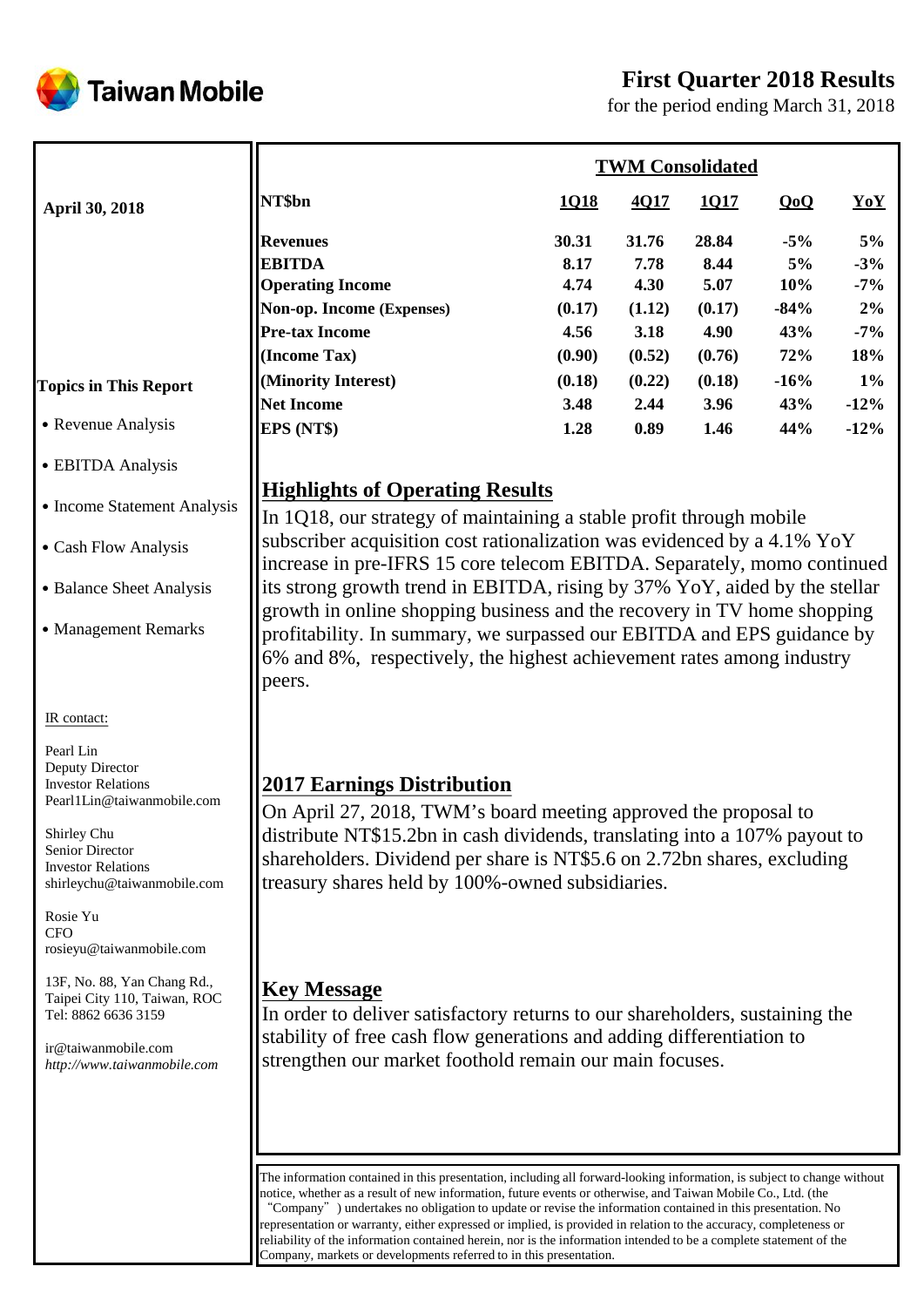

#### **o I. Revenue Analysis**

### **Table 1. Key Operational Data**

| <b>Residual Value (NT\$bn)</b> | 1018  | 4017  | 1017  | 0 <sub>0</sub> | YoY    |
|--------------------------------|-------|-------|-------|----------------|--------|
| Mobile Service Revenue         | 14.90 | 15.42 | 16.02 | $-3%$          | $-7%$  |
| Postpaid ARPU (NT\$)           | 825   | 845   | 861   | $-2\%$         | $-4%$  |
| Blended ARPU (NT\$)            | 691   | 707   | 720   | $-2\%$         | $-4\%$ |
| Telecom Service Revenue        | 15.94 | 16.45 | 17.17 | $-3%$          | $-7\%$ |

| <b>Reported Revenue (NT\$bn)</b> | <b>1Q18</b> | 4Q17  | 1Q17  | QoQ    | YoY    |
|----------------------------------|-------------|-------|-------|--------|--------|
| <b>Telecom</b>                   | 18.47       | 20.23 | 19.61 | $-9%$  | $-6%$  |
| Service                          | 13.81       | 14.28 | 14.85 | $-3%$  | $-7%$  |
| Device Sales                     | 4.66        | 5.95  | 4.76  | $-22%$ | $-2%$  |
| <b>CATV</b>                      | 1.60        | 1.56  | 1.61  | 3%     | $-1\%$ |
| - Pay-TV Related                 | 0.95        | 0.94  | 0.96  | 1%     | $-1%$  |
| - Broadband                      | 0.35        | 0.34  | 0.33  | 1%     | 5%     |
| - Content & channel leasing      | 0.30        | 0.27  | 0.32  | 13%    | $-7%$  |
| momo                             | 10.18       | 9.94  | 7.58  | 2%     | 34%    |
| - Online Shopping                | 8.41        | 8.21  | 5.90  | 2%     | 43%    |
| - TV Shopping & Others           | 1.77        | 1.73  | 1.68  | 2%     | 5%     |
| Others <sup>1</sup>              | 0.14        | 0.15  | 0.13  | $-5%$  | 5%     |

Note 1: Other revenue primarily consists of operating revenue from our 49.9%-held Taipei New Horizon Co., Ltd., which became a consolidated entity on Feb 21, 2014.

|                               | <b>1Q18</b> | 4Q17  | 1Q17  | QoQ    | YoY    |
|-------------------------------|-------------|-------|-------|--------|--------|
| <b>Mobile Subscribers (K)</b> | 7,168       | 7,227 | 7,386 | $-1\%$ | $-3%$  |
| - Postpaid                    | 5,726       | 5,781 | 5,912 | $-1\%$ | $-3%$  |
| <b>Monthly Churn</b>          | 2.9%        | 3.3%  | 2.9%  |        |        |
| - Postpaid                    | 1.6%        | 1.7%  | 1.6%  |        |        |
| MOU(bn)                       | 1.45        | 1.59  | 2.09  | $-9%$  | $-31%$ |
| Pay-TV Subs (K)               | 579         | 581   | 581   | $0\%$  | 0%     |
| Cable Broadband Subs (K)      | 217         | 215   | 205   | 1%     | 6%     |
| DTV Subs (K)                  | 231         | 224   | 205   | 3%     | 13%    |
| <b>CATV ARPU (NT\$)</b>       | <b>1Q18</b> | 4Q17  | 1Q17  | QoQ    | YoY    |
| Pay-TV                        | 547         | 540   | 550   | 1%     | $-1\%$ |
| <b>Broadband</b>              | 536         | 536   | 538   | $0\%$  | 0%     |
| Blended <sup>1</sup>          | 747         | 737   | 739   | 1%     | 1%     |

Note 1: Cable TV & broadband related revenue (excluding content & channel leasing) divided by CATV subscriber number

## Telecom

In 1Q18, TWM reported a 7% YoY decline in mobile service revenue, negatively affected by a decreasing domestic roaming business and falling mobile MOUs. Excluding domestic roaming, the YoY decline in postpaid ARPU and mobile service revenue narrowed to 1.7% and 4.7%, respectively, outperforming our peers on a like for like basis.

Mobile subscriber base in 1Q18 declined 3% YoY, mainly owing to the termination of 2G service in June last year. However, we had lower postpaid churn this quarter, both QoQ and YoY, reflecting a milder industry competition and lesser impact from SIM card consolidation.

Separately, device sales decreased by 22% QoQ mainly due to lower iPhone 8 and iPhone X after the initial launch period.

## Cable

In 1Q18, TWM continued seeing strong growth in both DTV and broadband subscriber number, up 13% and 6% YoY, respectively. Proactive promotions of TWM's video on demand service to cable TV users further increase customers' stickiness and revenue contributions. Selling more services to the same household increased cable TV ARPU and made cable revenue stay resilient.

### momo

In 1Q18, momo's e-commerce revenue reached another record high, with a 43% YoY increase, and continued surpassing the growth rate of its closest competitor in Taiwan. As a result, e-commerce made up 83% of momo's total revenue, versus 78% a year ago.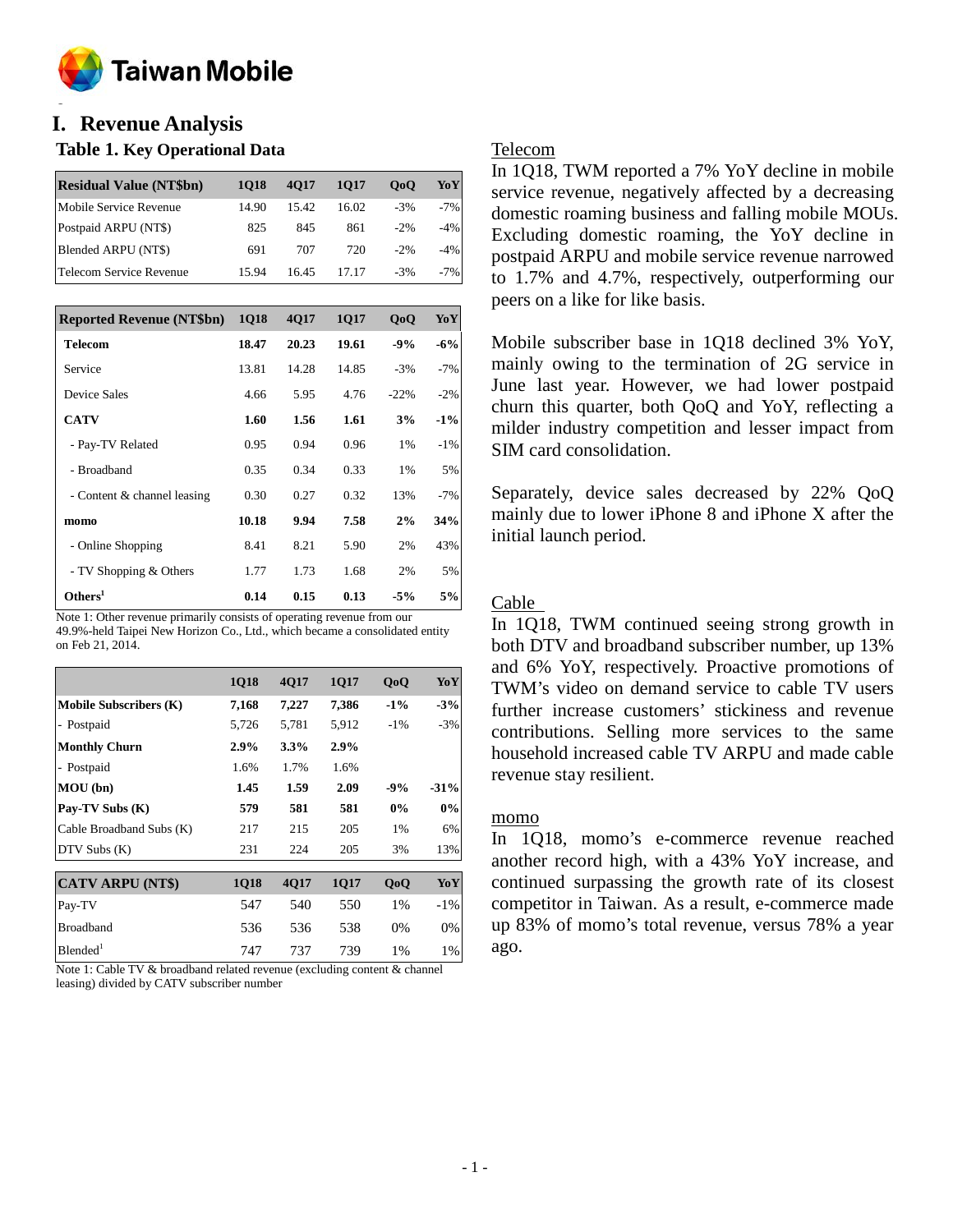

# **II. EBITDA Analysis**

### **Table 2. Reported EBITDA Breakdown**

| NT\$bn        | 1Q18  | 4Q17  | 1Q17  | QoQ         | YoY         |
|---------------|-------|-------|-------|-------------|-------------|
| <b>EBITDA</b> | 8.17  | 7.78  | 8.44  | 5%          | $-3%$       |
| - Telecom     | 6.77  | 6.45  | 7.14  | 5%          | $-5%$       |
| - CATV        | 0.81  | 0.74  | 0.86  | 9%          | $-6%$       |
| - momo        | 0.46  | 0.47  | 0.34  | $-1%$       | 37%         |
| - others      | 0.09  | 0.10  | 0.09  | $-13%$      | 5%          |
| Margin        | 27.0% | 24.5% | 29.3% | 2.5ppts     | $-2.3$ ppts |
| - Telecom     | 36.6% | 31.9% | 36.4% | 4.7ppts     | $0.2$ ppts  |
| - CATV        | 50.6% | 47.8% | 53.5% | 2.8ppts     | -2.9ppts    |
| - momo        | 4.6%  | 4.7%  | 4.5%  | $-0.2$ ppts | 0.1ppts     |
| - others      | 63.8% | 69.2% | 64.1% | $-5.4$ ppts | $-0.3$ ppts |
|               |       |       |       |             |             |
| D&A           | 3.44  | 3.48  | 3.37  | $-1\%$      | $2\%$       |
| - Telecom     | 2.95  | 3.04  | 3.03  | $-3%$       | $-3%$       |
| - CATV        | 0.32  | 0.30  | 0.22  | 6%          | 48%         |
| - momo        | 0.07  | 0.05  | 0.03  | 56%         | 182%        |
| - others      | 0.05  | 0.05  | 0.05  | 0%          | 0%          |
| <b>EBIT</b>   | 4.74  | 4.30  | 5.07  | 10%         | $-7%$       |
| - Telecom     | 3.82  | 3.41  | 4.11  | 12%         | $-7%$       |
| - CATV        | 0.49  | 0.44  | 0.65  | 11%         | $-24%$      |
| - momo        | 0.39  | 0.42  | 0.31  | $-7%$       | 25%         |
| - others      | 0.04  | 0.05  | 0.03  | $-26%$      | 13%         |

Note: The combined total of telecom, CATV, momo and others does not equal the consolidated total of each account due to minor adjustments and eliminations.

#### **Table 3. Non-operating Item**

| NT\$bn                                           | 1018   | 4017   | 1017   | 0 <sub>0</sub> | YoY    |
|--------------------------------------------------|--------|--------|--------|----------------|--------|
| <b>Non-Operating</b><br><b>Income (Expenses)</b> | (0.17) | (1.12) | (0.17) | $-84%$         | 2%     |
| - Net Interest Expenses                          | (0.14) | (0.13) | (0.12) | 2%             | 15%    |
| - Write-off Loss                                 | (0.03) | (0.23) | (0.03) | $-89\%$        | $-2\%$ |
| - Other Income<br>(Expenses)                     | (0.01) | (0.76) | (0.03) | $-98%$         | $-53%$ |

#### EBITDA Analysis

In 1Q18, both telecom EBITDA and cable EBITDA showed sequential improvements, while momo's EBITDA stayed flattish, in comparison to the strongest quarter in 4Q17, which included the Double 11 Shopping Festival.

Our strategy of maintaining a stable profit through mobile subscriber acquisition cost rationalization was evidenced by a mere 1.3% YoY dip in pre-IFRS15 telecom EBITDA in 1Q18. Should domestic roaming revenue be excluded, core telecom EBITDA grew consistently by 4.1% YoY under the basis of pre-IFRS 15 numbers.

CATV EBITDA fell by 6% YoY, mainly caused by the lower channel revenues from TV home shopping companies.

momo continued its strong growth trend in EBITDA, rising by 37% YoY, aided by the stellar growth in online shopping business and the recovery in TV home shopping profitability.

### D&A Analysis

The roll-outs of digital set-top-boxes in 2016-17 have led to an increase in cable D&A. momo's D&A increase seen in 1Q18 was attributable to its newly-built automated distribution center. With 3G depreciation reductions partially offsetting the D&A rise in momo and cable, total consolidated D&A in 1Q18 went up by only 2% YoY.

#### Non-Operating Item Analysis

The non-operating expenses in 1Q18 remained flat YoY, but declined sequentially mainly due to an one-off litigation liability provision made in 4Q17 and lower asset write-offs in 1Q18.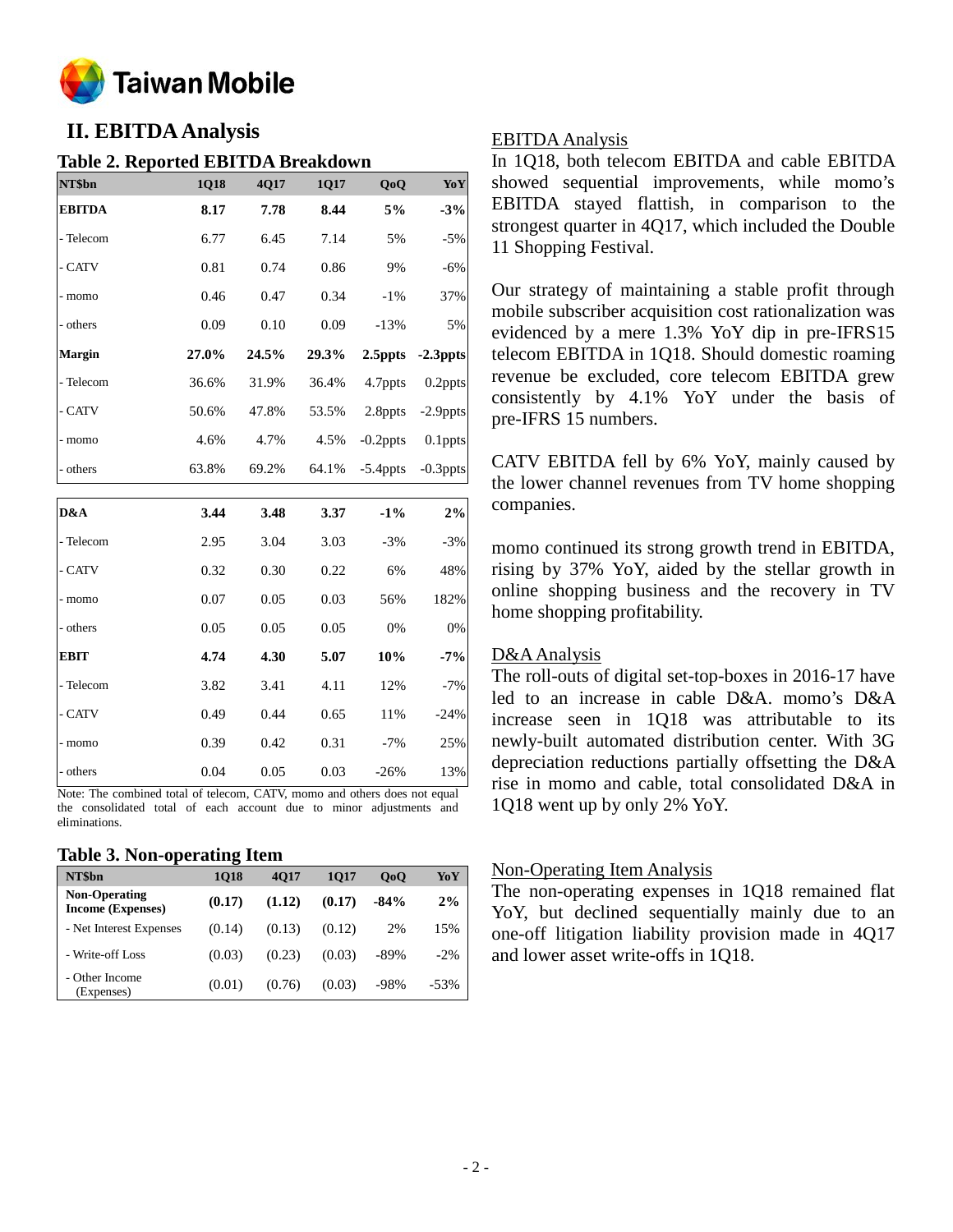

# **III. Income Statement Analysis**

## **Table 4. 1Q18 Consolidated Results vs. Forecast**

| NT\$bn                             | <b>1Q18</b> | QoQ     | YoY     | % of 1Q18<br><b>Forecast</b> |
|------------------------------------|-------------|---------|---------|------------------------------|
| <b>Revenues</b>                    | 30.31       | $-5%$   | 5%      | 102%                         |
| <b>Operating Costs</b>             | (21.38)     | $-7%$   | 9%      | 101%                         |
| <b>Operating Expenses</b>          | (4.19)      | $-4%$   | 1%      | 95%                          |
| <b>Operating Income</b>            | 4.74        | 10%     | $-7%$   | 111%                         |
| Non-operating<br>Income (Expenses) | (0.17)      | $-84\%$ | 2%      | 103%                         |
| Pre-tax Income                     | 4.56        | 43%     | $-7%$   | 112%                         |
| <b>Net Income</b>                  | 3.48        | 43%     | $-12%$  | 108%                         |
| EPS (NT\$)                         | 1.28        | 44%     | $-12\%$ | 108%                         |
| <b>EBITDA</b>                      | 8.17        | 5%      | $-3%$   | 106%                         |
| EBITDA margin                      | 27.0%       |         |         |                              |

### Income Statement Analysis

In 1Q18, telecom and cable revenues were largely in line with our forecast, while the e-commerce revenue exceeded expectations. As a result, our consolidated revenue beat the guidance by 2%. Aided by the cost rationalizations, EBIT exceeded our forecast by 11%.

Of note, the hike in statutory corporate tax rate to 20% from 17% negatively impacted net income growth on a YoY basis. Nevertheless, net income for the quarter surpassed our guidance by 8%, the highest achievement rate among peers.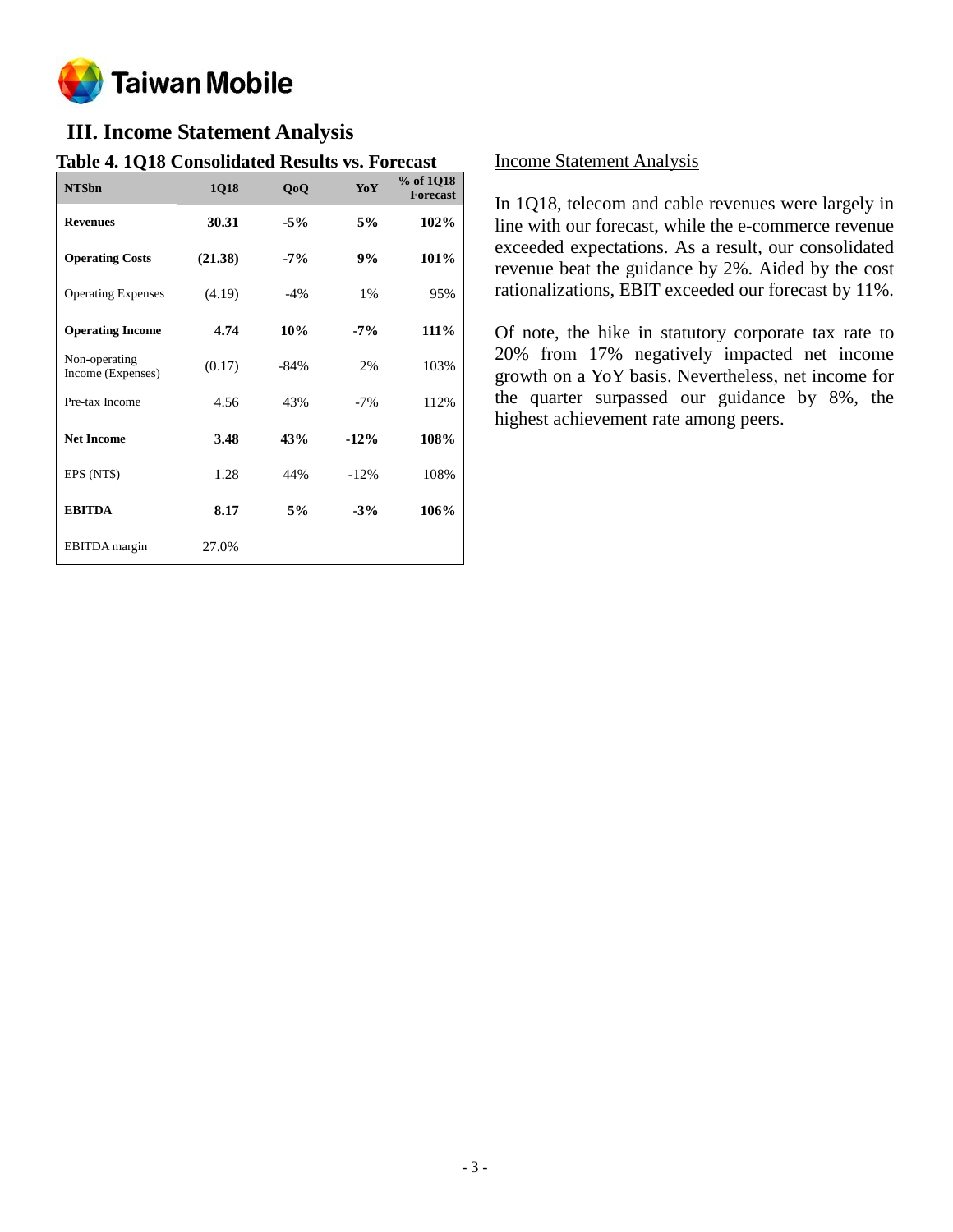

# **IV. Cash Flow Analysis**

### **Table 5. Cash Flow**

| NT\$bn                                      | 1Q18   | 4Q17   | 1Q17   |
|---------------------------------------------|--------|--------|--------|
| <b>Total Op. Sces/(Uses)</b>                | 7.96   | 7.99   | 7.49   |
| Pre-tax Income                              | 4.56   | 3.18   | 4.90   |
| Non-cash Add-backs                          | 3.70   | 3.80   | 3.45   |
| --Depreciation                              | 2.53   | 2.58   | 2.55   |
| --Amortization                              | 0.90   | 0.90   | 0.82   |
| --Others                                    | 0.26   | 0.32   | 0.08   |
| Changes in Working Capital<br>and Others    | (0.30) | 1.01   | (0.87) |
| <b>Net Investing Sces/(Uses)</b>            | (2.16) | (9.70) | (1.70) |
| Capex <sup>1</sup>                          | (2.76) | (2.24) | (2.66) |
| Divestment (Acquisition)                    | 0.04   | 0.00   | 0.00   |
| 4G License Fees                             | 0.00   | (8.60) | 0.00   |
| <b>Other Financial Assets</b><br>(Increase) | 0.57   | 0.13   | 0.96   |
| <b>Refundable Deposits</b><br>(Increase)    | (0.03) | 1.00   | (0.03) |
| Others                                      | 0.02   | 0.02   | 0.02   |
| <b>Net Financing Sces/(Uses)</b>            | (4.76) | 2.37   | (5.56) |
| Short-term Borrowings                       | (1.60) | 1.65   | (5.35) |
| <b>Repayments of Bonds</b><br>Payable       | 0.00   | 0.00   | 0.00   |
| Long-term Bank Loan                         | (3.05) | 0.91   | (0.14) |
| Dividends Payments                          | 0.00   | 0.00   | 0.00   |
| Interest (Payment) & Others                 | (0.11) | (0.19) | (0.07) |
| <b>Net Cash Position Chg.</b>               | 1.03   | 0.66   | 0.22   |

Note 1: Inclusive of prepayments for equipment and the acquisition of computer software & other intangible assets

#### **Table 6. Capex & FCF**

| NT\$bn                      | <b>1Q18</b> | 4Q17 | 1Q17 |
|-----------------------------|-------------|------|------|
| $\text{Cash} \text{ Capex}$ | 2.76        | 2.24 | 2.66 |
| - Mobile                    | 1.47        | 1.35 | 1.29 |
| - Fixed-line                | 0.42        | 0.22 | 0.36 |
| - Cable                     | 0.26        | 0.41 | 0.42 |
| - momo & others             | 0.61        | 0.26 | 0.58 |
| % of Revenue                | 9%          | 7%   | 9%   |
| Free Cash Flow <sup>1</sup> | 5.20        | 5.74 | 4.83 |

Note 1: Excluding 4G License Fees.

### Cash Flow Analysis

In contrast to a 3% contraction in reported EBITDA, 1Q18 operating cash inflow rose 6%, compared to a year ago. The EBITDA decline in the quarter was mainly due to IFRS 15 adjustments which had no cash flow impacts.

Investing cash outflow increased YoY mainly due to an increase in capex. Separately, we had NT\$570M cash free up as we took back more guarantee deposits in the quarter. Higher investment cash outflow in 4Q17 was largely due to the payment of NT\$8.6bn to acquire 4G spectrum.

Net cash outflow from financing activities was for debt repayments and interest expenses.

In summary, 1Q18 cash balance rose by NT\$1.03bn from a quarter ago.

### Capex and Free Cash Flow Analysis

Part of the 4G and momo logistic center capex payments were deferred from last year to 1Q18. That said, we expect consolidated capex for 2018 to be down by 11%. FCF for the quarter reached NT\$5.2bn up 7.7% YoY and translating into an annual FCF yield of 6.9%.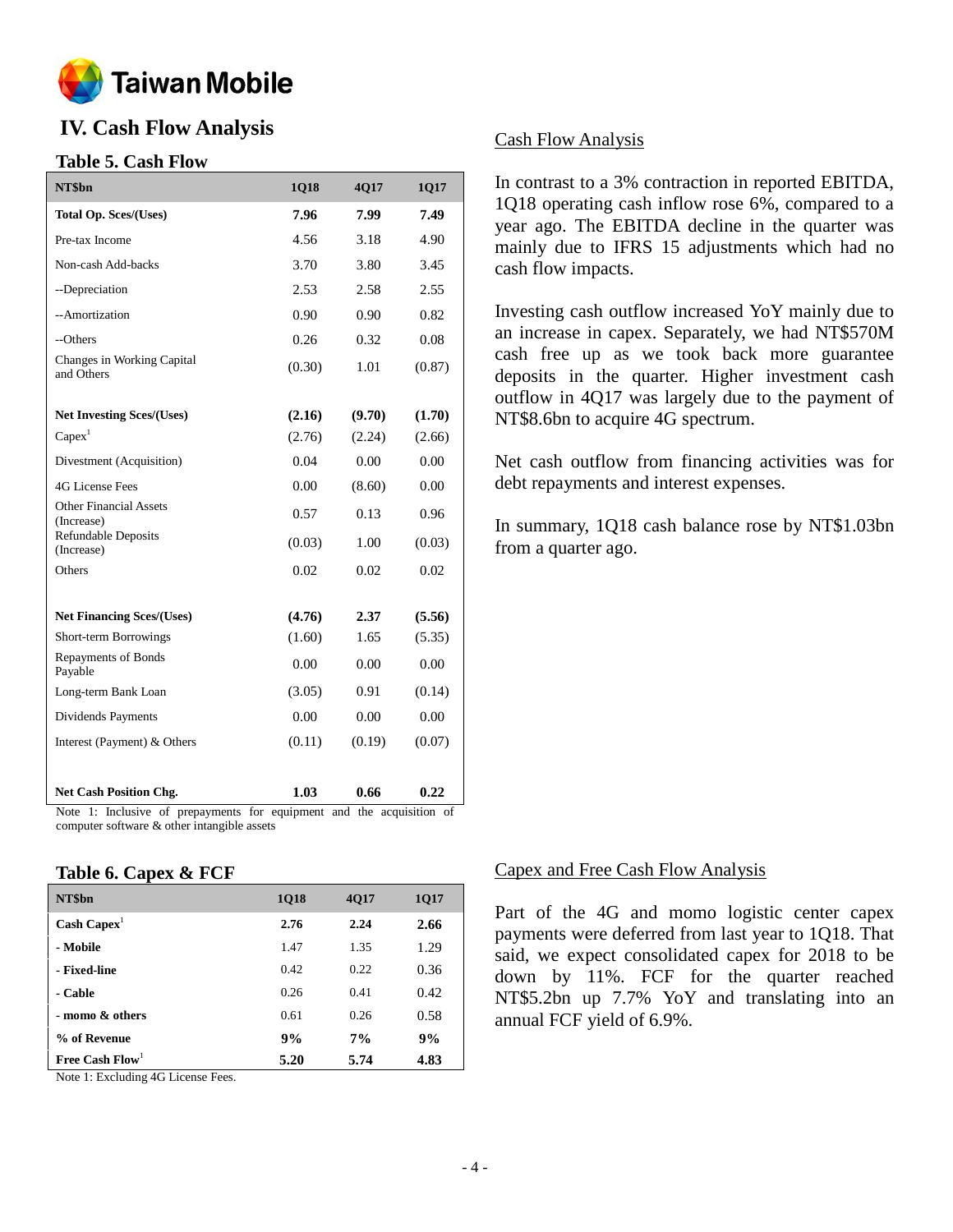

# **V. Balance Sheet Analysis**

### **Table 7. Balance Sheet**

| NT\$bn                                   | 1Q18    | 4Q17    | 1Q17    |
|------------------------------------------|---------|---------|---------|
| <b>Total Assets</b>                      | 155.27  | 154.52  | 148.73  |
| <b>Current Assets</b>                    | 31.22   | 32.35   | 32.58   |
| - Cash & Cash Equivalents                | 7.66    | 6.63    | 7.93    |
| - Accounts Receivable/Contract Assets    | 14.24   | 14.68   | 14.77   |
| - Inventories                            | 3.98    | 4.33    | 3.82    |
| - Short-term Investment                  | 0.97    | 1.57    | 1.22    |
| - Other Current Assets                   | 4.36    | 5.14    | 4.85    |
| Non-current Assets                       | 124.05  | 122.17  | 116.15  |
| - Long-term Investment                   | 5.88    | 6.05    | 5.58    |
| - Property and Equipment                 | 43.42   | 44.57   | 45.00   |
| - Concession                             | 42.92   | 43.67   | 37.20   |
| - Other Non-current Assets               | 31.82   | 27.88   | 28.37   |
| <b>Liabilities</b>                       | 82.76   | 89.01   | 78.25   |
| <b>Current Liabilities</b>               | 52.14   | 56.48   | 31.42   |
| - ST Borrowings                          | 28.27   | 30.86   | 8.26    |
| - Other Current Liabilities              | 23.88   | 25.62   | 23.16   |
| Non-current Liabilities                  | 30.62   | 32.53   | 46.83   |
| - Long-term Borrowings                   | 26.32   | 28.35   | 42.81   |
| - Other Non-current Liabilities          | 4.30    | 4.18    | 4.02    |
| <b>Shareholders' Equity</b>              | 72.51   | 65.51   | 70.48   |
| -Paid-in Capital                         | 34.21   | 34.21   | 34.21   |
| -Capital Surplus                         | 13.94   | 13.94   | 14.99   |
| -Legal Reserve                           | 26.14   | 26.14   | 24.61   |
| -Treasury Shares                         | (29.72) | (29.72) | (29.72) |
| -Un-appropriated Earnings                | 0.63    | 0.63    | 0.63    |
| -Non-controlling Interest                | 6.07    | 5.88    | 5.92    |
| -Retained Earnings & Others <sup>1</sup> | 21.25   | 14.44   | 19.85   |

Note 1: Including YTD profits and other equity items

#### **Table 8. Ratios**

|                                          | <b>1018</b> | <b>4017</b> | <b>1Q17</b> |
|------------------------------------------|-------------|-------------|-------------|
| <b>Current Ratio</b>                     | 60%         | 57%         | 104%        |
| <b>Interest Coverage (x)</b>             | 30.3        | 19.2        | 31.6        |
| <b>Net Debt (Cash) to Equity</b>         | 65%         | 80%         | 61%         |
| Net Debt $(Cash)$ to EBITDA $(x)$        | 1.44        | 1.60        | 1.32        |
| ROE (annualized) $1$                     | 20%         | 22%         | 23%         |
| $\textbf{ROA}$ (annualized) <sup>2</sup> | 9%          | 10%         | 11%         |

Note 1: ROE = Accumulated Net Income (Annualized) /Average Shareholders' Equity

Note 2: ROA = Accumulated Net Income + Interest Expenses\*(1-Tax Rate) (Annualized) / Average Total Assets

#### Assets

As of the end of 1Q18, cash balance increased QoQ as explained in the cash flow analysis section.

The YoY decrease in accounts receivable was owing to lower handset bundled sales, which boded well for handset subsidy reductions.

The YoY drop in both short-term investments and other current assets was associated with momo's redemption of money market funds and TWM's fewer guarantee deposits.

Inventory came off QoQ mainly due to the lower handset inventories.

Long-term investment increased YoY mainly reflecting the new media investments made in 2Q17.

The YoY increase in concession resulted from the NT\$8.6bn addition of spectrum on the 2.1GHz frequency band.

### Liabilities & Shareholders' Equity

Apart from the short-term financing we raised in 4Q17 to fund the new mobile spectrum, NT\$7.4bn worth of corporate bonds have to be repaid within one year. As such, we had higher short-term portion of long-term debt at the end of 1Q, compared to a year ago.

On April 20, we issued unsecured corporate straight bonds of NT\$15bn with an average interest rate of 0.939% p.a., in an aim to reduce the percentage of short-term debt.

### Ratio Analysis

With a higher short-term portion of long-term debt in 1Q18, current ratio at the end of 1Q18 declined to 60%, compared to one year ago. However, we expect the current ratio to level up at the end of April, after we used the longer tenure bonds discussed above to replace the short-term bank borrowings.